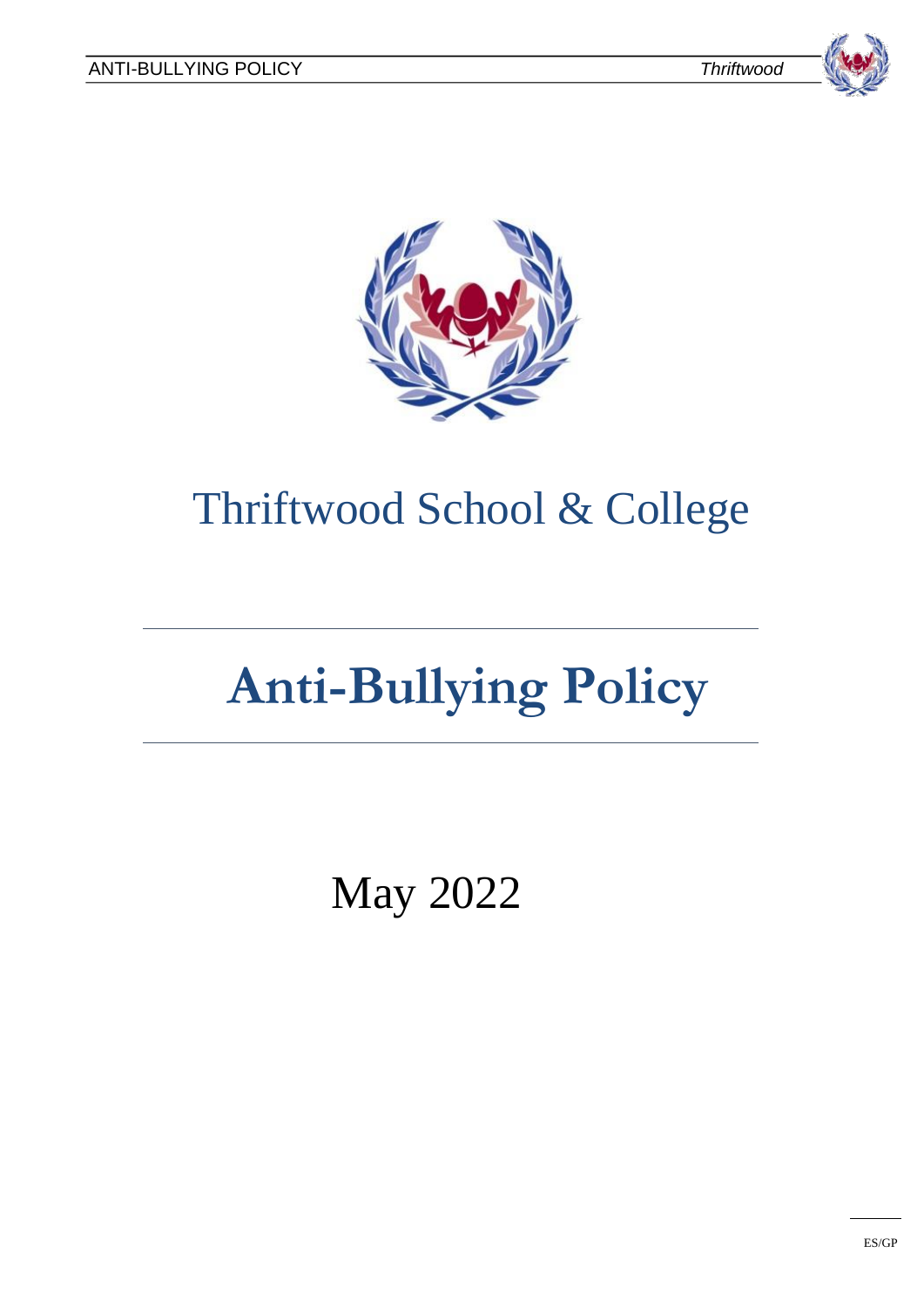

### **Our Approach to Creating Safe Environment**

Thriftwood aims to develop an ethos that supports achievement, creates a broad and balanced curriculum (which is responsive to individual needs and gives students opportunities to experience continuity and success), to feel good about themselves and achieve their full potential.

Through our linked policies of: Promoting Behaviour for Learning, Equal Opportunities, Anti-Bullying and Child Protection, we aim to create a safe, supporting and open environment for both staff and pupils which facilitates the development of our whole academy ethos.

We are committed to providing a happy and secure school and college where issues of bullying are dealt with in a consistent and effective manner. Bullying as a principle is not acceptable in our community and students will be encouraged to report and talk about any incidents that occur. Incidents will be managed in line with our Promotion of Behaviour for Learning Policy. The use of the internet and social media and potential issues about cyber bullying will be managed in line with our Acceptable Use of ICT policy. All students will be aware that:

**'THRIFTWOOD IS A TELLING SCHOOL'**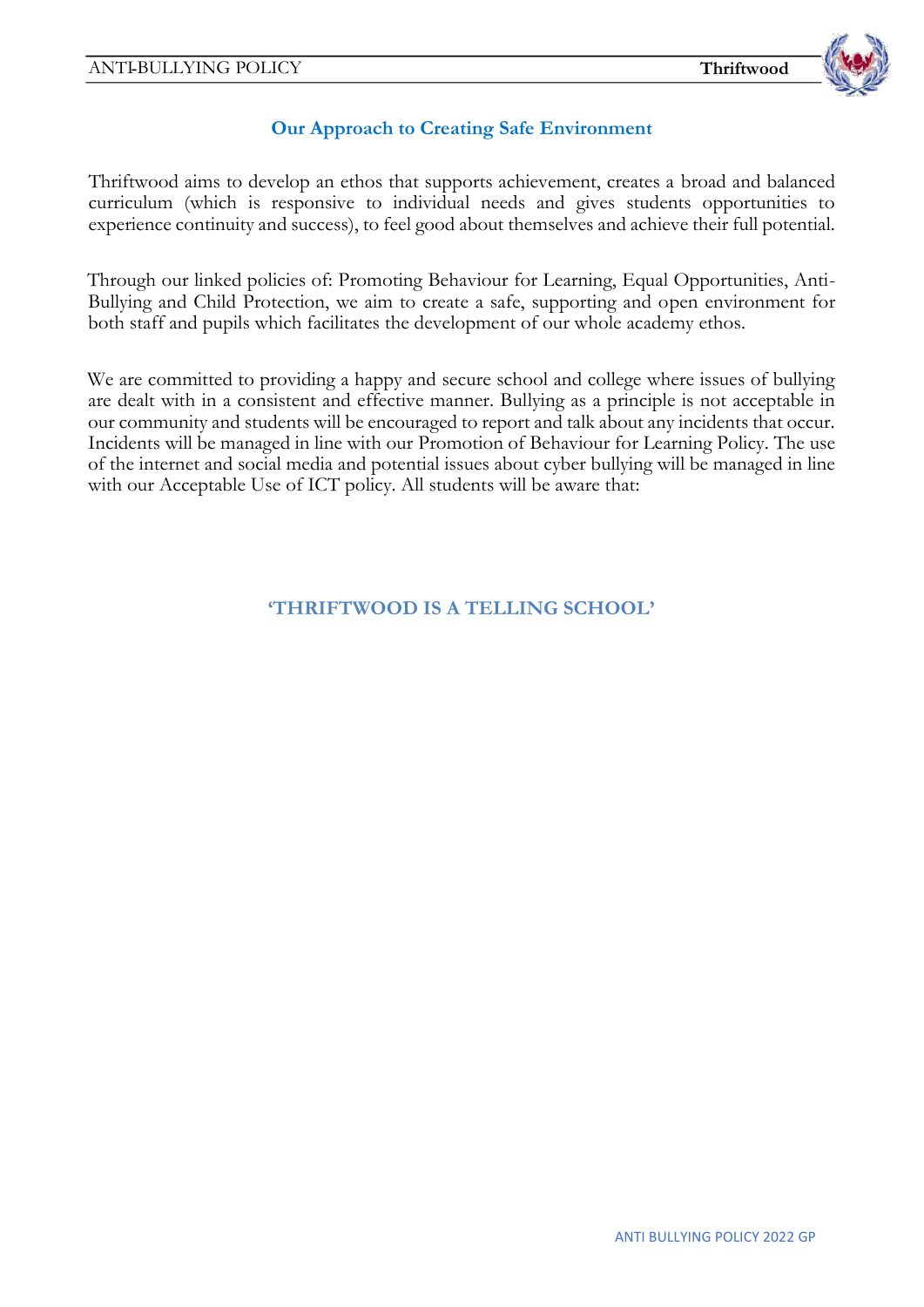

#### **What is Bullying?**

There are many definitions of bullying, but most have these three things in common:

- **It is deliberately hurtful behaviour**
- **It is repeated over a period of time**
- **It is difficult for those being bullied to defend themselves**

# **Types of bullying can be summarised as:**

| Physical:  | pushing, kicking, pinching, physical intimidation and any other use of<br>violence.                                                           |
|------------|-----------------------------------------------------------------------------------------------------------------------------------------------|
| Verbal:    | name calling, sarcasm, spreading rumours, teasing.                                                                                            |
| Emotional: | excluding, tormenting, being unfriendly, racial/gender taunts, gestures,<br>graffiti.                                                         |
| Sexual:    | unwanted physical contact, abusive comments, sexual pressure.                                                                                 |
| Cyber:     | unwanted messages, abusive or discriminatory language / comments via<br>internet sources, mobile phones,<br>tablets and other gaming devices. |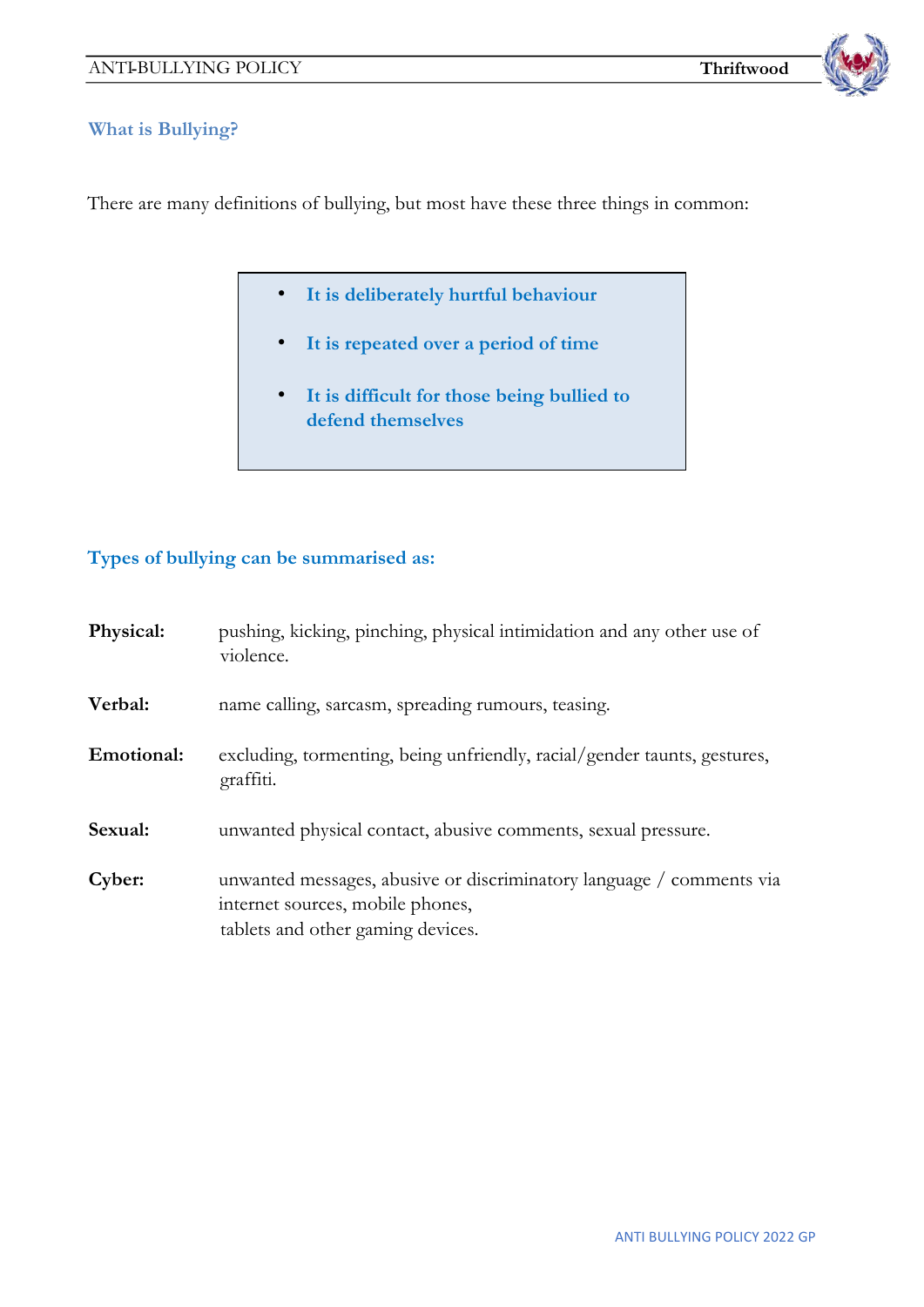

#### **Aims**

| parents/carers understand the nature of bullying issues and<br>implement the principles of this policy.                                       |  |
|-----------------------------------------------------------------------------------------------------------------------------------------------|--|
| To develop an ethos of 'telling' when incidents occur.                                                                                        |  |
| • To continue to implement the procedures for incident<br>management as outlined in the Promoting of Behaviour for<br><b>Learning Policy.</b> |  |
| To continue to tackle bullying issues via the curriculum.                                                                                     |  |

# **Educating Pupils about Bullying**

This policy will be made clear to students in their PSHCE lessons/circle time/ICT Lessons and will be reinforced through departmental and whole School/College assemblies

Through the curriculum students will be given opportunities to develop behaviours and attitudes that empower them to combat bullying behaviours e.g.:

- **Making Friends**
- **Assertiveness Training**
- **Saying 'No'**
- **Positive Body Language**
- **Social Skills**
- **Play Skills**
- **Development of Resilience**

#### **Identification of Bullying Situations**

All staff and students will be encouraged to anticipate where there are risk areas for bullying incidents, key places such as corridors, toilets, dinner queues, playground areas, changing rooms, will be carefully monitored by staff at key times of the day such as lunchtimes, breaktimes and lesson change overs. Staff on duty at key times will check these areas during the course of break or lunch times. Students will know exactly where they are allowed to go during these times. Each situation / incident will be investigated and considered taking into account the pupils SEN needs and disabilities.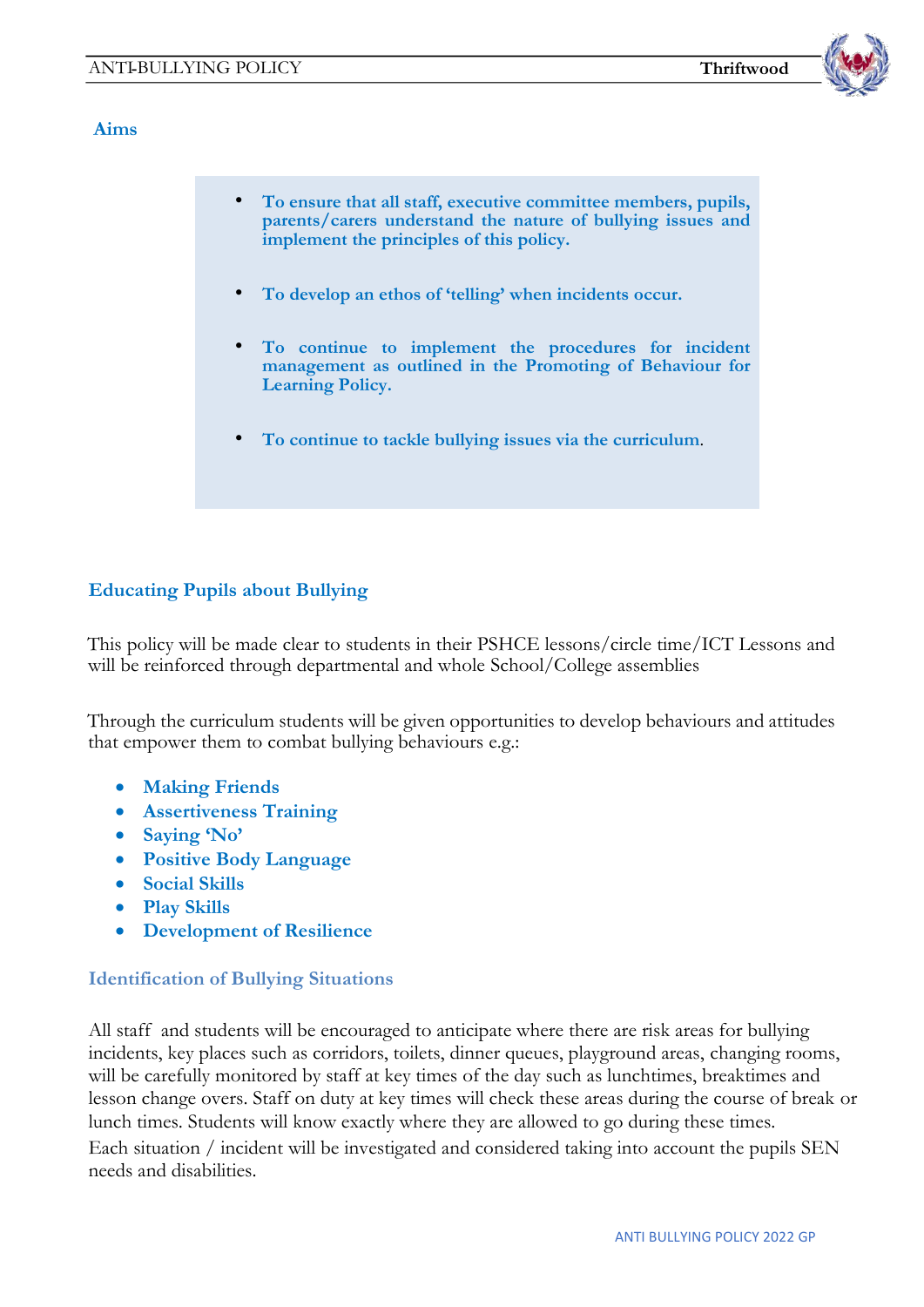

# **Procedure**

This policy is to run in conjunction with the **Promoting of Behaviour for Learning Policy**. Incidents should be managed as usual with all copies of incident reports being given to the Headteacher. Incidents are monitored closely by the School and College Leadership Teams.

#### **Procedure for Managing a Potential Bullying Situation**